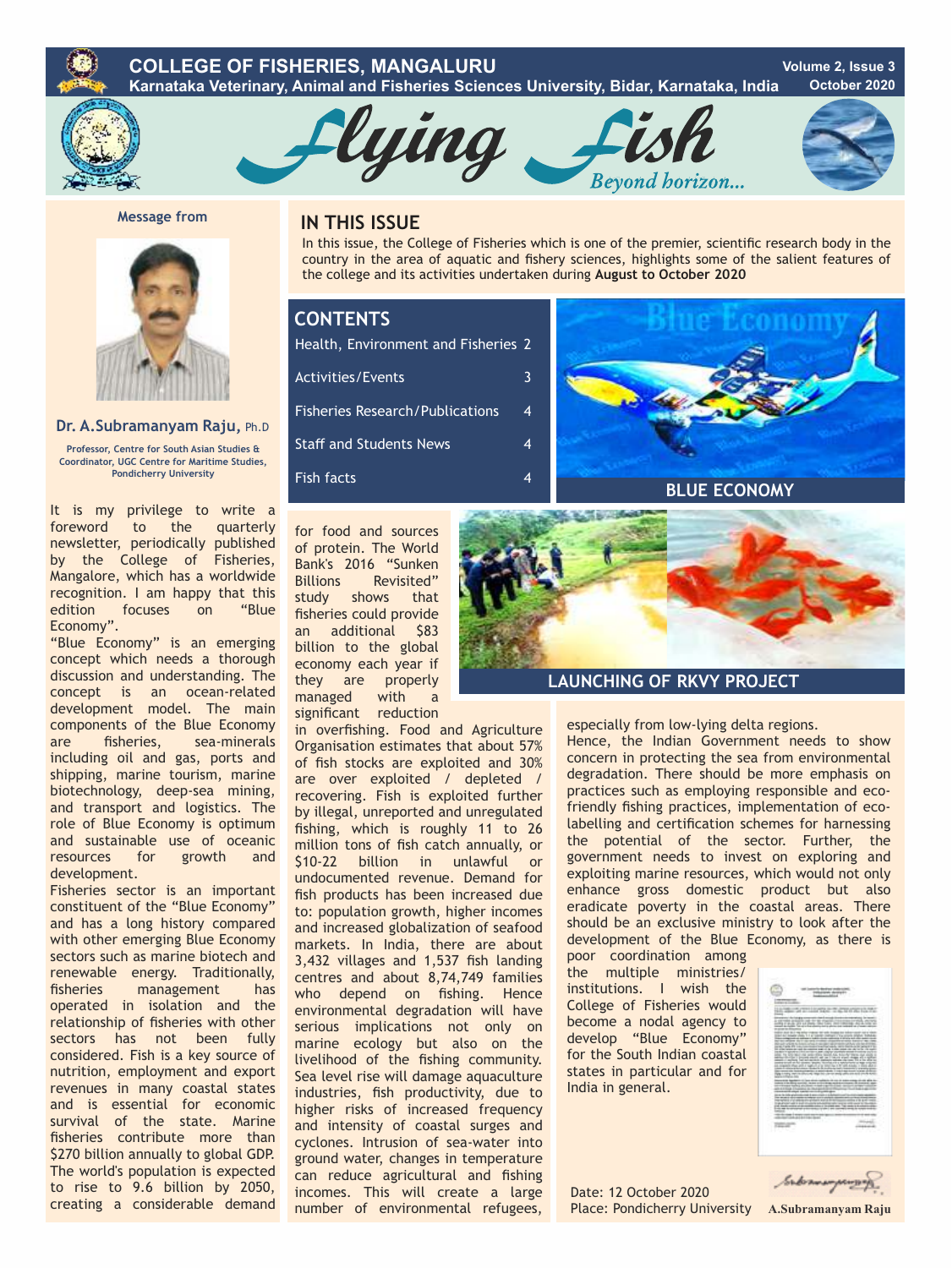Llying Lish

## **Environment and Fisheries**

## **CoFM celebrates Independence Day 2020 (15.08.2020)**



The 74th Independence day was celebrated at CoFM. The national flag was hoisted by Dr. Senthil Vel, Dean CoFM in the presence of college staff in the main campus. The function was celebrated taking all precautionary measures for COVID-19. As a part of the independence day celebration painting competition and sports activities were organized for the staff and their family members.

## **Webinar on proposal and implementation of PMMSY by CoFM (18.09.2020)**

A webinar on Pradhan Mantri Matsya Sampada Yojana (PMMSY) was organized by CoFM in collaboration with the Field Outreach Bureau, Ministry of Information and Broadcasting, Mangaluru. The purpose of the webinar was to create awareness among the farming communities on various schemes of PMMSY to be implemented in the country in general and Karnataka State in specific. PMMSY has a financial outlay of Rs.20,050 Crore of which, Rs. 11,050 Crore has been earmarked for marine, inland fisheries and aquaculture activities and Rs. 9,000 Crore for fishing harbour, cold chain and market setup and development. PMMSY aims at an additional fish production of 70 lakh tonnes in over five years period, employment generation to over 55 lakh people and doubling the fish export to an extent of Rs. 1 lakh Crore. Dr. A. Senthil Vel, Dean of the college spoke on the occasion, highlighting the method of implementation by the college upon release of budget from the Central Government. Dr. A.T. Ramachandra Naik, Professor, Dept. of Aquatic Environment Management gave an overview of the 22 project proposals



prepared and submitted by the faculty of the college to the Department of Fisheries, Government of Karnataka. He also presented detailed information on vision, aim, objectives, investment procedure, various components, beneficiary oriented schemes under the components I and II of PMMSY. Read more: **https://bit.ly/3jTI1sZ**

## **Visit by Honorable Board member (KVAFSU, Bidar) (25.09.2020)**

The newly appointed Board member (KVAFSU, Bidar) **Shri Deepak Doddaiah**, visited the CoFM campus on 25th Sep 2020. During his visit, an interactive session with the faculty members was arranged wherein, he was appraised of the teaching, research and extension activites of the college. On the occasion of his visit, the Board member released the "Flying Fish" newsletter (Vol.2, issue 2),. On his visit to the farm he also released ornamental fish and planted saplings.



## **Launching of RKVY Project at CoFM (28 .09.2020)**



The proposed RKVY project which involves Modernization of Research and Instructional Fish Farm with New Aquaculture Technologies has been sanctioned to CoFM by the Govt of Karnataka with an outlay of INR 790 Lakh. Dr. Ganapathi Naik M., Professor and Head, Dept of Aquaculture is the Principle Investigator of the project. The project involves upgradation of the existing instructional and research fish farm into a high tech farm. Under this project, newer technology for well water resources, live fish gallery, RAS systems, hatcheries, etc., will be created and used in skill development, training and extension activities. The project plan and implementation is to be provided by experts from NITK, Surathkal. Dr. H.D Narayanaswamy, Honorable Vice Chancellor, Dr. K. C. Veeranna, Registrar and The Estate Branch Officer Shri

Ramappa, KVAFSU, Bidar visited the campus on 28th September 2020 to review the RKVY project and other ongoing projects. During their visit a presentation was made by Dr. Gangadharan K.V., HoD, CSD, NITK, Surathkal regarding their tentative plan of the RKVY project implementation. An MoU between the institutes was agreed to be signed upon. As a mark of the visit and launch of the RKVY project, the dignitaries released ornamental fish in the farm and also planted saplings in the main campus.

## **Tuna pickle**

*Ingredients* Tuna: 1kg Red long chillies (Badige): 200gms Fenugreek seeds: 20 gms Cumin seeds: 50 gms Garlic: 3 - 4 pods Vinegar: 200ml Curry leaves optional Salt to taste Oil for frying



- 1. For Marination: In a large pan mix salt and vinegar and add the cut tuna pieces
- 2. For Masala: Dry roast fenugreek seeds, chillies, cumin and coarsely powder
- 3. Chop garlic and set aside
- 4. Fry the marinated tuna until crispy, drain and allow to cool
- 5. In the same oil add garlic and fry until brown
- **Fishcos Family Recipe Corner 1988** Community of the state of the state a large clean and dry glass bottle. Add a layer of fried Tuna, sprinkle the coarsely powdered masala few fenugreek seeds and fried garlic. Keep repeating layer after layer
	- 7. Now add required amount of salt to half cup of vinegar, mix and pour on top
	- 8. Pour the remaining oil used initially for frying tuna after filtering through a muslin cloth

Note: The pickle should be completely immersed in oil to prevent spoilage. Seal the bottle and use it after 48 hrs. For immediate consumption you can add curry leaves and grated ginger but this is optional. Ginger has more moisture and can spoil

pickle quickly.



Recipe by: **Mrs. M.S Lakshmi Dubai**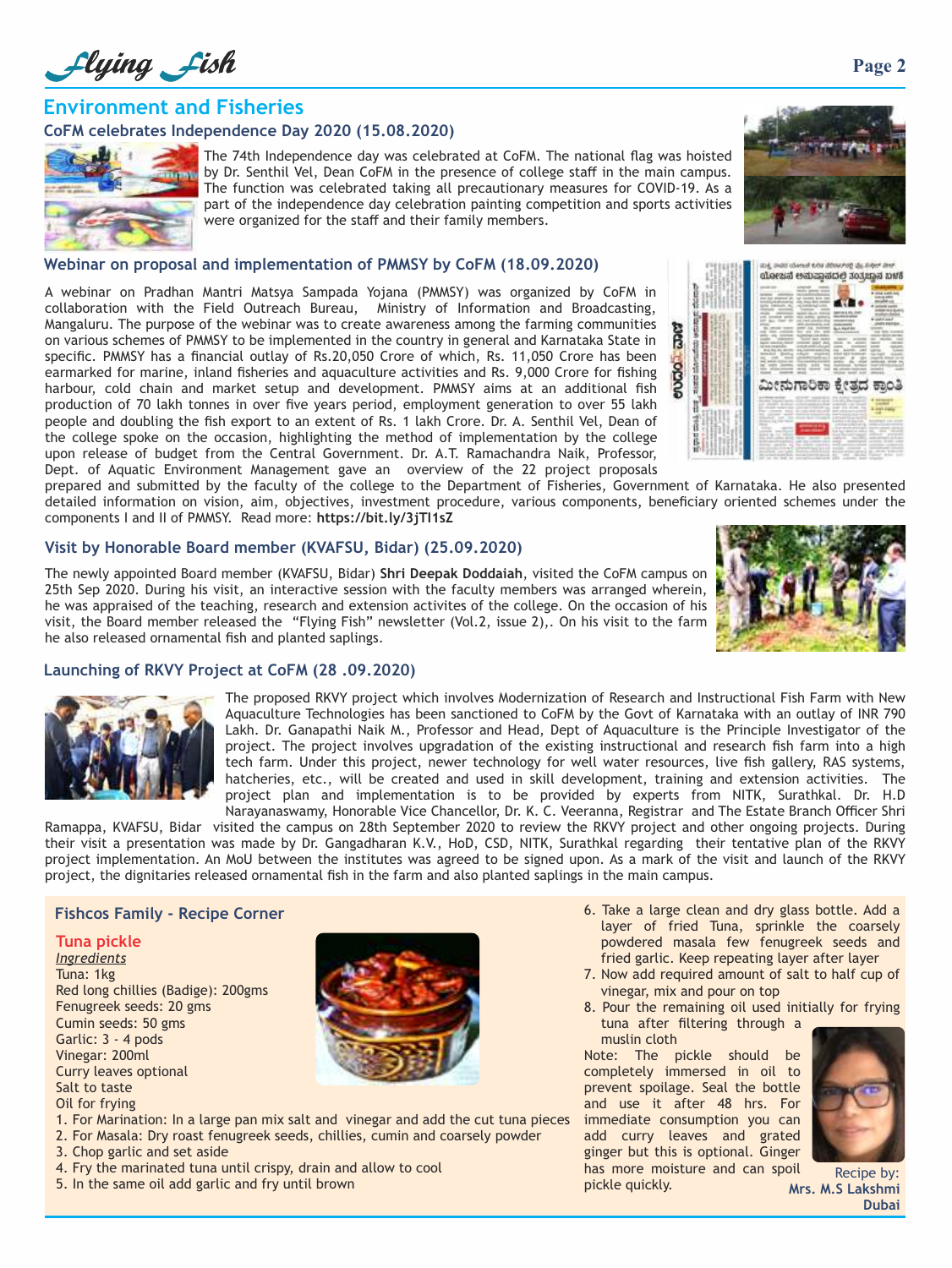Llying Lish

# **Activities**

## **Rapid Assessment of the Blue Economy Potential in Karnataka**

The State of Karnataka, located along the Arabian sea on the South West coast of India has a coastline of 320km with 27,000 $km<sup>2</sup>$  of continental shelf and 87,000 $km<sup>2</sup>$  of exclusive economic zone (approximately, 4 percent of India's EEZ of 2.272 million km<sup>2</sup>). Karnataka has fourteen rivers that drain around 70 billion m<sup>3</sup> into the Arabian Sea; 26 estuaries with water spread area of more than 70,000ha and brackish water area of more than 8000 ha, which make the coastal areas rich in marine, estuarine and riparian resources. In addition, Karnataka has about 593,000 ha of inland water resources (3,799 government tanks with water spread of 172,000 ha; 22,624 village tanks with water spread of 121,000 ha; and 82 reservoirs with water spread of 272,000 ha), 5,813km of river stretches, 9,000ha private ponds and 21 fish sanctuaries.

In Karnataka, marine capture fishery is the most acknowledged part of the state's 'Blue Economy', around 328,000 coastal and marine fisher persons live in 144 marine fishing villages (86 in Uttara Kannada, 41 in Udupi and 17 in Dakshina Kannada districts) in Karnataka. A further 633,000 fishworkers in other villages in Karnataka are directly or indirectly connected to the marine/coastal fisheries. The state has 96 landing centers. The total marine fish landings for Karnataka in 2017-18 was 548,000 tons (fourth largest in India) with another 188,000 either captured or cultured inland.

The Western Ghats, one of the world's biodiversity hotspots, transcends the coastal Karnataka. The Western Ghats has some of the most unique and endemic biodiversity resources (includes large varieties of fish, shellfish, crabs, several aquatic animals and aquatic plants in the 30 rivers/rivulets that originate from these Ghats). Karnataka's coastal, marine, estuarine and Ghat ecosystems are already under stress from overexploitation, overfishing, habitat destruction, past conversion of mangroves, unplanned urban/industrial development and pollution. Climate change impacts including increased extreme weather events and sea level rise add to the prevailing concerns. As part of any assessment of the Blue Economy of the state, it will be important to develop a framework for conservation of these ecological resources and background biological productivity levels that generate the current benefits realized by the society from these ecosystems.

On the other hand, many areas of 'Blue Economy' are either unexplored or unreported. Examples include rare earth mining from the sand dunes and sandy beaches or underwater sand deposits, or unexplored tourism resources, or potential cultivation of seaweeds, and so on. For true 'Blue Economy', it is important to understand the nature of sustainable production potential from each of these unexplored/underutilized/unreported areas.

The State of Karnataka as indicated above has large reserves of freshwater, estuarine water, coastal and marine waters which provide ample opportunities for economic development such as tourism, fisheries, mining, urban settlement, port and harbor development, sea plane ports, agriculture, industrial estates, renewable energy generation plants, bio fuel, pharmaceutical industries, chemical industries, conservation and protection strategies, etc. Apart from economic development these developmental activities provide huge scope for employment such as skilled, semi-skilled and unskilled. In this connection, the World Bank has assigned CoFM a short-term study on"**Rapid assessment of Blue Economy potential of Karnataka"**. This study is being undertaken under the Chairmanship of Dr. Shailesh Nayak, Director, Indian Institute of Science Campus, Bengaluru, Karnataka, eminent experts from National and International level and CoFM staff. The study addresses several developmental topics in a systematic manner, in order to come out with economic potential of the aquatic system of the state and the possible economic opportunities associated with such economic development based on which the State of Karnataka would be in a position to initiate development in each of the sectors listed below;

- a) Sustainable harvesting and conservation strategies for living resources
- b) Scientific extraction and potential for utilization of non-living resources
- c) Alternative efforts to maximize social benefits from Blue Economy resources
- d) Strategies for pollution management, improved resources efficiencies, recycling and waste to useful products
- e) Rehabilitation and conservation and protection of priority ecological resources
- f) Strategy for augmentation of institutional capacity and human resources development in a Blue Economy context

In order to achieve the above goals with regard to economic development and employment generation the Government should first put in place a policy for restoration/rehabilitation and conservation of the aquatic environment and thereafter promote sustainable development as listed under the sustainable development goals.